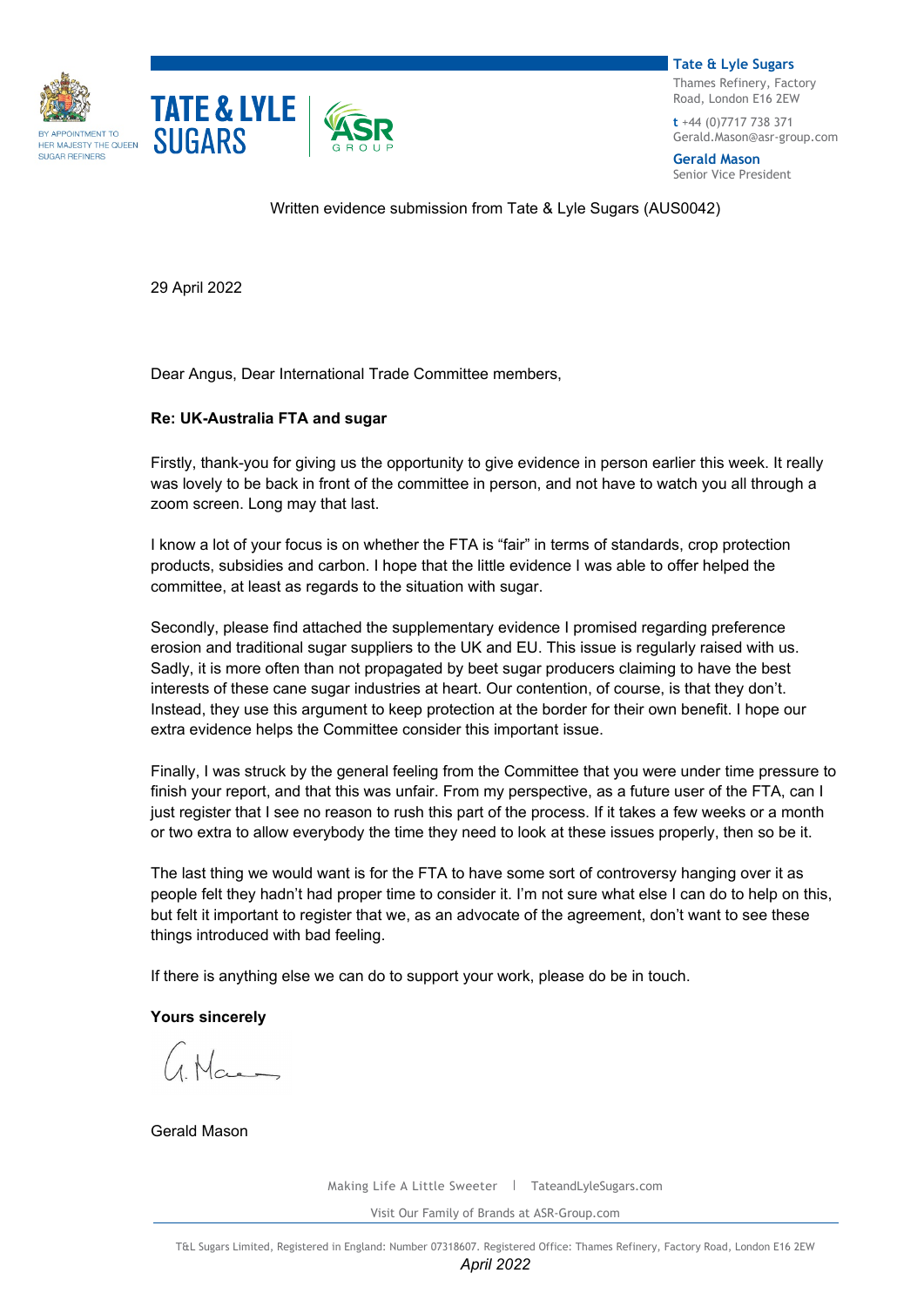## **Supplementary evidence from Tate & Lyle Sugars on Preference Erosion following 26 April 2022**

## **oral evidence session**

- 1. The Committee asked two questions about whether the UK-Australia FTA would lead to preference erosion for traditional UK sugar suppliers during the oral hearing on 26 April. We promised to send some supplementary evidence on the issue. This note, together with the attached report from LMC, is that extra evidence which we hope will help inform the Committee.
- 2. Preference erosion is a term used to describe the erosion of some sort of trade preference a country or region has over others. In the context of traditional cane sugar suppliers to the EU and UK, this trade preference used to take the form of preferential trade access to the UK that gave them a guaranteed market for their sugar, at around three times the world market price.
- 3. That preference in the UK sugar market today has already been eroded by policy decisions taken int the EU between 2006 to 2017. Over that period, beet sugar production was deregulated, (wiping out both the gap in the EU market for it as beet sugar expanded, and the value of the preference as EU sugar prices fell to the world price level. Today, as a result, UK sugar prices are already at or close to the world price, meaning there is very little value to any developing country market preference<sup>1</sup>.
- 4. Assuming the UK Government wanted to re-instate the value of the preference, it could only do this through a combination of the UK tariff policy combined with domestic sugar policy, in particular a reintroduction of beet sugar quotas. It cannot be achieved through UK tariff policy alone. Higher sugar prices for developing countries could only be achieved if the UK tariff policy was established in combination with re-introducing quota restrictions on UK beet sugar producers, something that the UK Government appears unlikely to propose. This would be necessary, otherwise UK beet sugar production would simply expand as domestic sugar prices were increased by a restrictive tariff policy.
- 5. We know that the UK Government is extremely concerned about the impact of its sugar policy on developing world producers. So are we. We have a long history of purchasing from these suppliers, and have supported them through programmes like Fairtrade and our extensive in-country technical support programme after the 2006 EU sugar policy reform. For instance, practical support was provided to suppliers on how to protect workers and cane growers at the beginning of the recent COVID-19 outbreak, sharing lessons from the approach we had taken in our UK factories through our business and Fairtrade networks<sup>2</sup>. Indeed, the fact that we have kept our UK sugar refinery operating at a large financial loss in itself is itself a direct financial subsidy from us to the developing country suppliers<sup>3</sup>, as we purchased raw sugar from them at prices higher than we could sell refined sugar. It is simply economically illiterate to believe that this can continue in the long-term.
- 6. This is in sharp contrast to the beet sugar sector, who over many years have sighted the interests of the developing country suppliers simply to advance a restrictive trade policy on sugar in order for beet sugar to gain market share. Developing world sugar producers have generally gone along with this, partnering

<sup>1</sup> For instance, the Mauritius Sugar Syndicate stated in their 2017/18 Annual Report that *"The 2017 crop has* probably been one of the worst for the Mauritian sugar industry as regards its sales performance: sales were impacted by the severe fall in the world market price of sugar, compounded with the liberalisation of EU *production quotas on 1 October 2017, which completely eroded the traditional preferences that used to be extended to locally produced sugars."*

<sup>&</sup>lt;sup>2</sup> See, for instance, this blog by the Head of Policy at The Fairtrade Foundation here https://www.n8agrifood.ac.uk/blog-posts/fairtrade-and-the-covid-19-response-lessons-for-business-andthe-food-system/

<sup>&</sup>lt;sup>3</sup> We estimate our support for developing country raw sugar suppliers has totaled at least €192 million since 2010, including our Fairtrade payments and supporting our ongoing losses at the UK cane refining business. Our extensive technical support programme, plus our ethical and environmental support programme, will add further to the value of that support.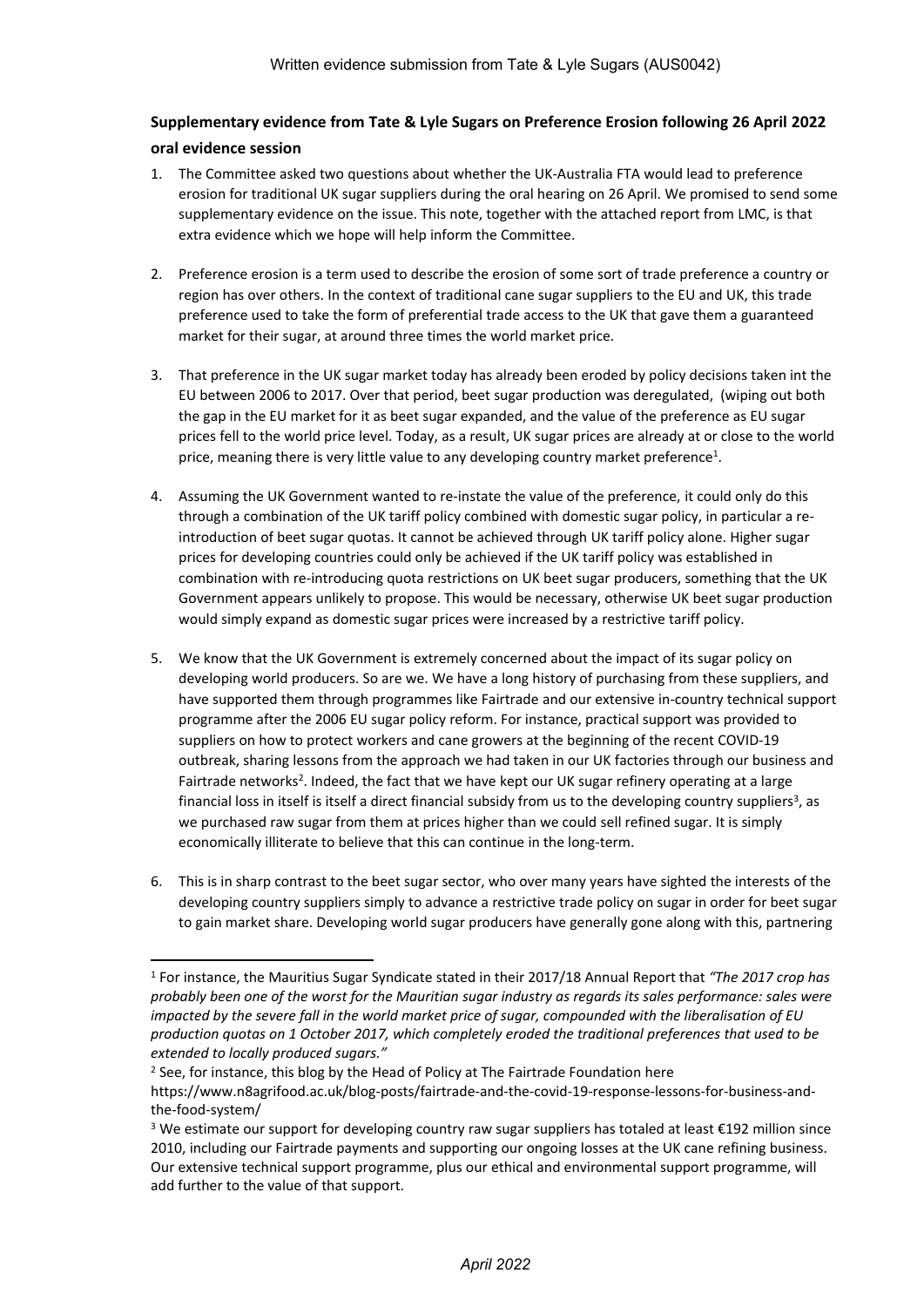## Written evidence submission from Tate & Lyle Sugars (AUS0042)

with EU beet sugar producers in this message, because they see little option to do anything other than that.

- 7. Sadly, we are unaware of anything that the EU or UK beet sugar sector has actually implemented to support developing world suppliers over that time. In fact, beet sugar producers have significantly grown market share in the EU sugar market since quotas ended in 2017 at the expense of the developing world suppliers whose interest they claim they have at heart<sup>4</sup>.
- 8. What isn't sustainable for either us, or the traditional developing country suppliers, is the status quo. Many of these suppliers are high cost, in decline, and cannot meet the high ethical and environmental standards that we and our UK customers expect. This is entirely due to successive reforms of EU sugar policy which has left UK and EU sugar prices at or around world price levels, meaning their preference has already been eroded through EU policy changes. Many of these traditional suppliers have resultingly taken the hard but correct decision to do one or a combination of reducing production, marketing their sugar for sale in their own domestic market instead of exporting to the EU<sup>5</sup>, or looking for export markets that are more remunerative than the UK and EU now is. .
- 9. These issues are explored in detail on a country-by-country basis in a report Tate & Lyle Sugars commissioned from LMC<sup>6</sup>, the respected independent sugar economics analyst. The report was submitted to the UK Government earlier in 2020. For ease, it is attached as Annex 2. The report highlights how EPA & EBA suppliers have chosen to reduce their raw sugar export to the EU from a consistent 1.5 million tonnes per year to a much lower 0.5 to 1 million tonnes per annum as a result of the loss of preference as sugar prices fell in the EU. Further to the loss of EPA & EBA supply, it also highlights how cane refiners have lost almost the entire 680,000 tonnes of raw sugar supply through the CXL import quotas as the lower EU sugar prices have made the €98 import tariff attached to them uneconomic. This loss in raw sugar supply to the EU has not been made up by the small extra supply channels opened up through new FTAs that the EU has negotiated.
- 10. The key point is that many of the traditional developing country raw sugar suppliers are actively choosing not to sell to the EU and the UK unless prices are high. The challenge for us as a cane refiner is that we cannot pay the high price these suppliers need to attract their supply to the UK, whilst at the same time selling refined sugar in the low priced UK and EU market. It is economically illiterate to expect cane refiners to be financially sustainable by purchasing in a policy environment that creates high prices for raw sugar whilst selling in a policy environment that creates low prices for white sugar.
- 11. Keeping cane refining constrained in its supply base will not mean we are able to pay higher prices to developing country suppliers unless it is matched by the re-introduction of quotas on beet sugar production in the UK and a consequent significant rise in UK sugar prices. This is a policy option, but not

<sup>4</sup> For instance, the Mauritius Sugar Syndicate ("MSS") stated in their 2017/18 Annual Report that *"As regards* the Syndicate's own sugar sales in the EU market, a significant decrease in white sugar supplies was to be *anticipated with the advent of the noteworthy increase in EU production, and a number of its regular customers were indeed reluctant to commit to imports. Even those with whom contracts had been negotiated at the start of the campaign kept revising their price offers downwards."* MSS has partnered with EU beet sugar producers at the time to market Mauritian refined sugar on their behalf in the EU. Clearly, EU beet sugar producers had a much-reduced interest in marketing these sugars once their own production capabilities were unleashed by the end of beet quotas in 2017.

<sup>5</sup> Jamaica, for instance, makes no material exports to the EU any longer. Donovan Stanberry, Permanent Secretary for Agriculture, stated to the Jamaican Parliament in 2018 *"We now have to tailor the sugar* industry to satisfy the markets that really make money... certainly for the last four or five years, all the sugar we consume in Jamaica are in fact from local production. There was a time when the EU market was so lucrative that we would send all our local production to meet our quota and then we would buy cheap world *market sugar for local consumption, that is no longer the case."*

<sup>6</sup> "The Evolution of Preferential Access for Raw Sugar in the EU" LMC, April 2020.